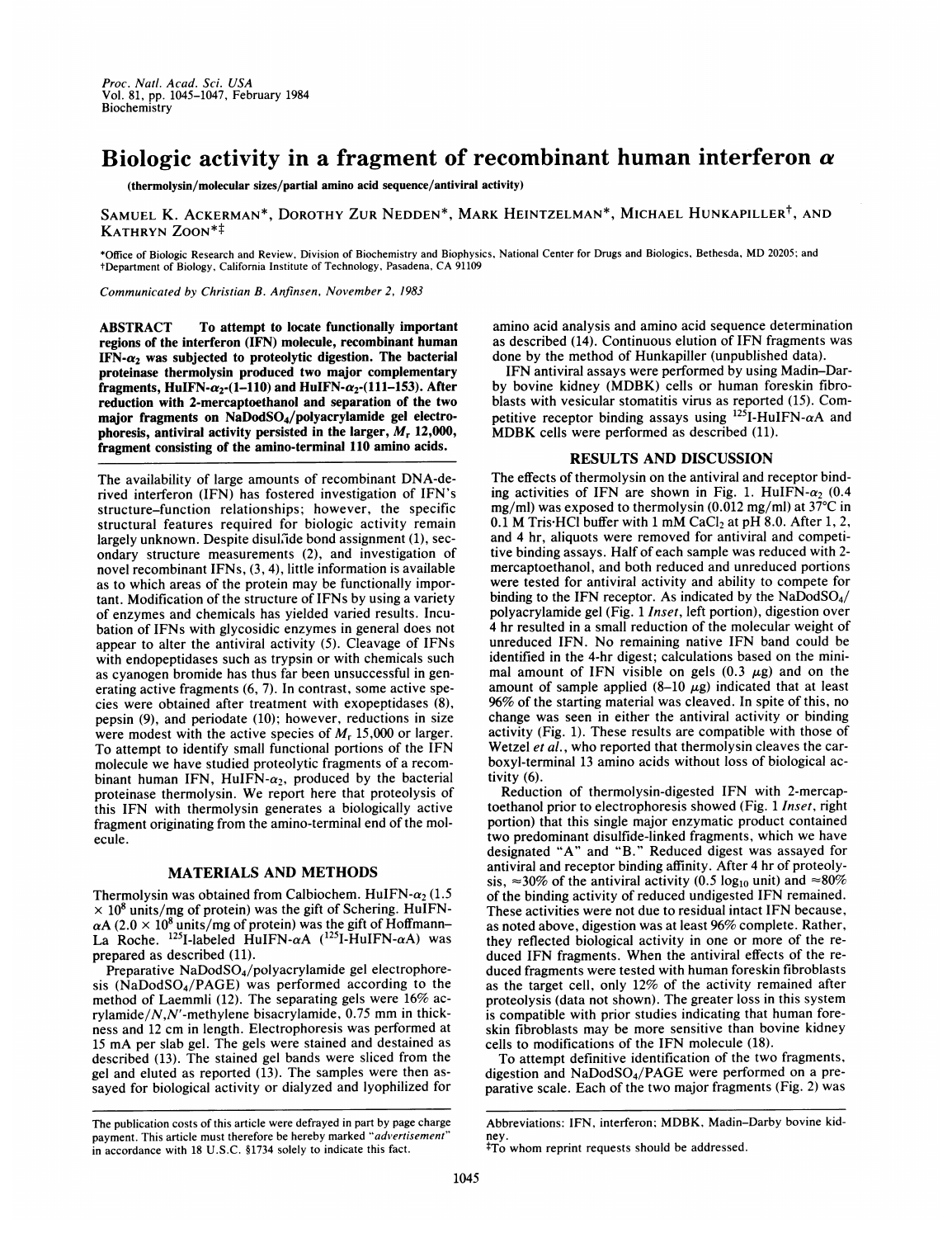

FIG. 1. Effect of thermolysin treatment on antiviral and receptor binding activities of IFN. (Inset) Effect of thermolysin on NaDodSO4/polyacrylamide gel pattern of unreduced (four left lanes) and reduced (four right lanes) IFN. HuIFN- $\alpha$ , (0.4 mg/ml) was incubated at 37°C with 0.012 mg of thermolysin per ml in 0.1 M Tris-HCl with 1 mM CaCl<sub>2</sub>, at pH 8 (reaction volume, 100  $\mu$ l) (R. Wetzel, personal communication). After 1, 2, and 4 hr, aliquots were removed and divided into two portions, one assayed without further treatment for antiviral and competitive receptor binding activities and one reduced by treatment with  $10\%$  2-mercaptoethanol at 0°C for 1 hr prior to assay. For receptor studies, confluent monolayers of MDBK cells were exposed to <sup>125</sup>I-HuIFN- $\alpha$ A at 0.01  $\mu$ g/ml for 2½ hr at 4°C in the presence of unlabeled IFN or proteolytic fractions. Binding inhibitory activity was computed as: [cpm with  $^{12}$ ]-HuIFN- $\alpha$ A alone – cpm with  $^{12}$ ]-HuIFN- $\alpha$ A plus digested HuIFN- $\alpha_2$ //(cpm with <sup>125</sup>I-HuIFN- $\alpha$ A alone – cpm with <sup>125</sup>I-HuIFN- $\alpha$ A plus excess native HuIFN- $\alpha$ A). For each point, the final concentration of digested IFN was 0.2  $\mu$ g/ml and the excess unlabeled IFN was 0.65  $\mu$ g/ml. When inhibitory activity was close to 100%, studies were repeated with a dilution (0.02  $\mu$ g/ml) of the digest to confirm the sensitivity of the binding curve to changes in digest concentration. HuIFN- $\alpha$ A differs from HuIFN- $\alpha_2$  by one amino acid at position 23 (16, 17).

eluted from the gel, dialyzed, lyophilized, and then subjected to sequence analysis through the first 20 residues using gasphase sequence analysis (14). Each eluted band contained an apparent single sequence. The larger fragment corresponded to the amino-terminal portion of the intact molecule. The sequence of the smaller fragment began with the leucine at position 111. Thus, the major proteolytic cleavages are between residues 110 to 111 and 153 to 154. Molecular weights for fragments A and B calculated from the amino acid sequence of IFN- $\alpha_2$  are 12,490 and 5,420, respectively.

To determine which fragment showed biologic activity, IFN was digested, reduced with 2-mercaptoethanol, and applied to a NaDodSO4/polyacrylamide gel system allowing continuous elution of material from the bottom of the gel during electrophoresis (unpublished data). Approximately 35 fractions were collected in this way. Aliquots of each fraction were run on gradient analytical gels to determine the presence and molecular weights of eluted fragments, and another portion of each fraction was assayed for antiviral activity. Apparent molecular weights estimated from the mobilities in this system were 9,000-10,000 and 6,000 for the two major fragments. As shown in Fig. 3, activity is identified in the fractions corresponding to uncleaved IFN and also in fragment A, the larger of the two major proteolytic fragments corresponding to the amino terminus of the IFN molecule. Based on an average recovery of protein of 50% in this system (unpublished observations), a minimal specific activity of  $4 \times 10^6$  units/mg for the fragment was calculated. A similar calculation applied to the uncleaved IFN peak recov-



FIG. 2. Preparative NaDodSO<sub>4</sub>/PAGE of IFN fragments. HuIFN- $\alpha_2$  (4.0 mg/ml) was incubated at 37°C with 0.12 mg of thermolysin per ml (reaction volume,  $100 \mu l$ ). Under these conditions,  $\approx$ 90% digestion required only 30 min of incubation. Aliquots were then reduced with electrophoresis solubilizing buffer containing 3% 2-mercaptoethanol and applied to 16% polyacrylamide gels containing 0.1% NaDodSO4.